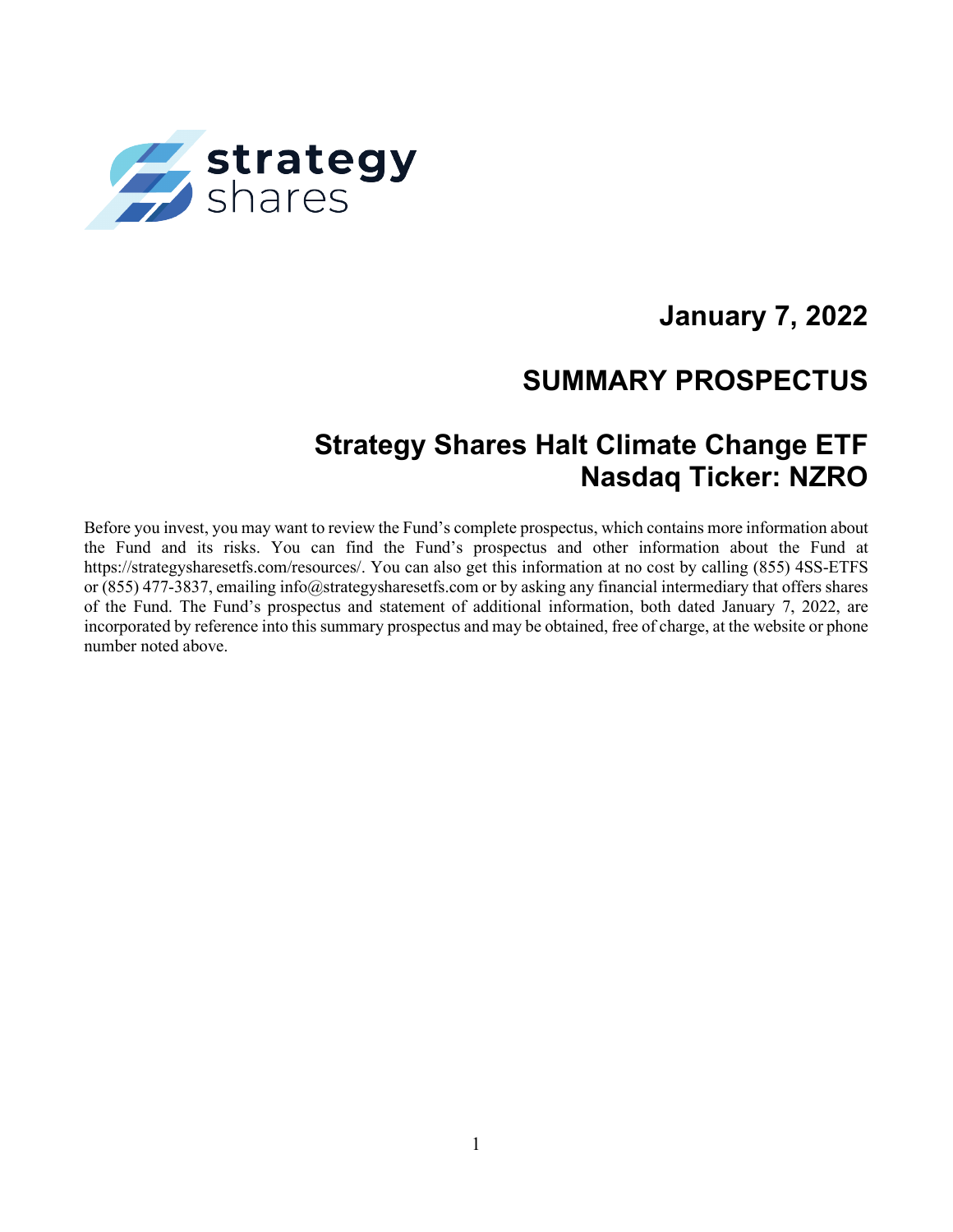### **FUND SUMMARY – STRATEGY SHARES HALT CLIMATE CHANGE ETF**

**Investment Objective:** The Fund's investment objective is to seek long-term capital appreciation.

**Fees and Expenses:** This table describes the fees and expenses that you may pay if you buy, hold, and sell shares of the Fund. **You may pay other fees, such as brokerage commissions and other fees to financial intermediaries, which are not reflected in the table and example below.**

| <b>Shareholder Fees</b>                                                                                                    |          |
|----------------------------------------------------------------------------------------------------------------------------|----------|
| (fees paid directly from your investment)                                                                                  | None     |
| <b>Annual Fund Operating Expenses</b><br>(expenses that you pay each year as a percentage of the value of your investment) |          |
| Management Fee <sup>(1)</sup>                                                                                              | $0.95\%$ |
| Distribution and/or Service Fee (12b-1) Fees                                                                               | $0.00\%$ |
| Other Expenses $(2)$                                                                                                       | $0.00\%$ |
| <b>Total Annual Operating Expenses</b>                                                                                     | 0.95%    |

(1) The management fee is structured as a "unified fee," out of which the Fund's adviser pays all routine expenses of the Fund, except for the Fund's management fee; payments under any 12b-1 plan; taxes; brokerage commissions and trading costs; interest (including borrowing costs and overdraft charges); short sale dividends and interest expenses; acquired fund fees and expenses; and non-routine or extraordinary expenses of the Fund (such as litigation or reorganizational costs), each of which is paid by the Fund.

(2) Estimated for the current fiscal year.

**Example:** This Example is intended to help you compare the cost of investing in the Fund with the cost of investing in other funds. The Example assumes that you invest \$10,000 in the Fund for the time periods indicated and then redeem or hold all of your shares at the end of those periods. This Example does not reflect the effect of brokerage commissions or other transaction costs you pay in connection with the purchase or sale of Fund shares. The Example also assumes that your investment has a 5% return each year and that the Fund's operating expenses remain the same. Although your actual costs may be higher or lower, based on these assumptions your costs would be:

| 1 Year | <b>3 Years</b> |
|--------|----------------|
| \$97   | \$303          |

**Portfolio Turnover:** The Fund pays transaction costs, such as commissions, when it buys and sells securities (or "turns over" its portfolio). A higher portfolio turnover rate may indicate higher transaction costs and may result in higher taxes when Fund shares are held in a taxable account. These costs, which are not reflected in annual fund operating expenses or in the Example, affect the Fund's performance. Because the Fund has not commenced operations as of the date of this prospectus, the portfolio turnover rate for the last fiscal year is not available. In the future, the portfolio turnover rate for the fiscal period from January 7, 2022 (commencement of operations) to April 30, 2022 will be provided here.

#### **Principal Investment Strategy**

The Fund seeks to achieve its investment objective by investing in the equity securities of companies that are committed to curbing or mitigating the deleterious effects of climate change. The equity securities in which the Fund may invest include common stock and American Depositary Receipts ("ADRs"). The Fund may invest in companies domiciled in any country, including emerging markets, and may invest in companies of any market capitalization.

Under normal market conditions, the Fund invests at least 80% of its net assets (plus borrowings for investment purposes) in the securities of climate conscious and environmentally friendly companies, with a focus on the reduction of carbon emissions ("Halt Climate Change Companies"), as determined by Rational Advisors, Inc., the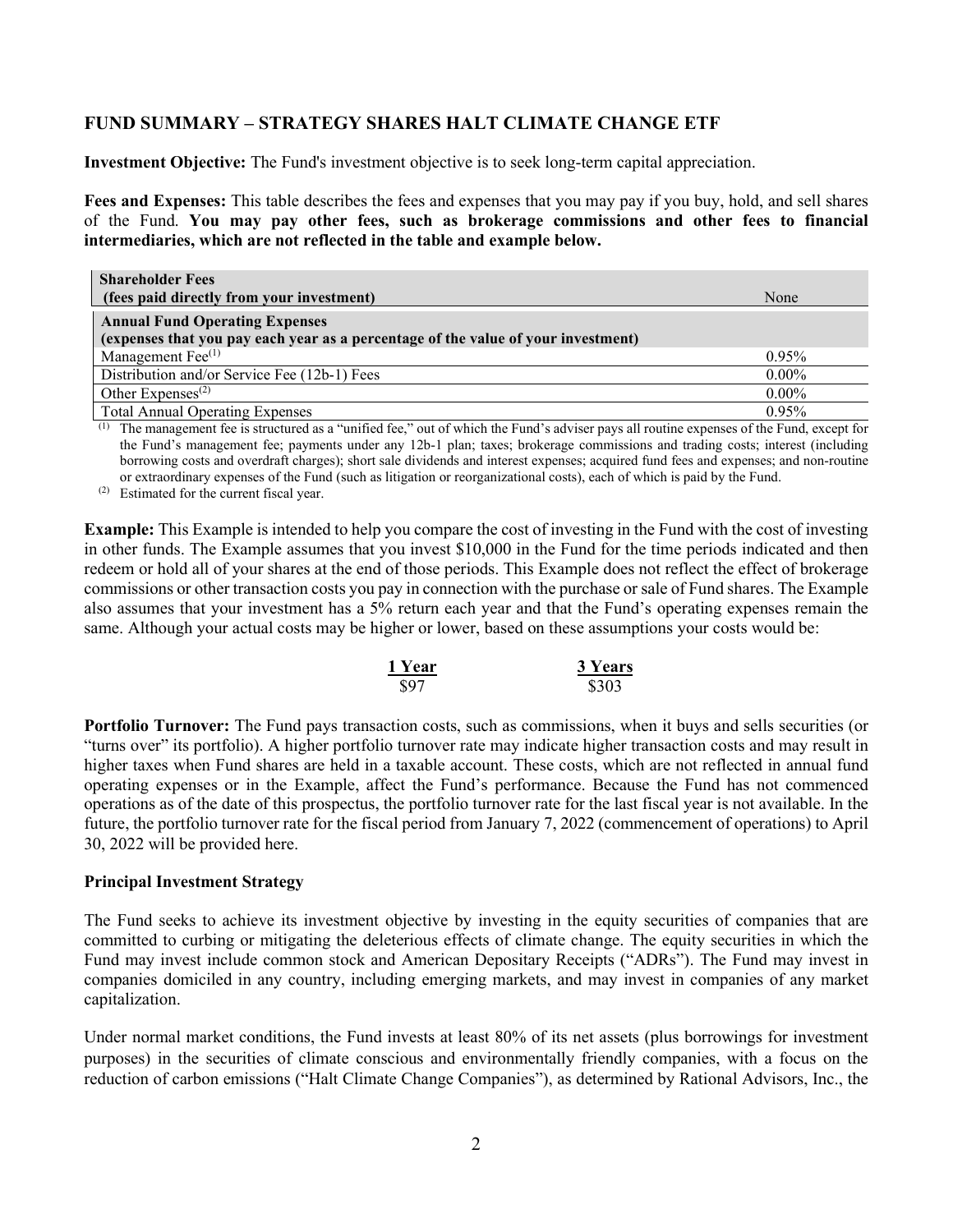Fund's investment advisor (the "Advisor"). The Fund defines Halt Climate Change Companies as those that meet one or more of the carbon impact criteria set forth below:

- Direct commitment to net zero or reduced carbon emissions through a company climate pledge or involvement in initiatives such as the Paris Agreement, The Climate Pledge or other similar types of accords.
- Companies deriving at least 50% of their revenues or profit from, or devoting at least 50% of their assets to activities focused on advancing the progress of reducing carbon emissions through alternative energy innovation in clean transportation as well as industrial efficiency, technological advancements in electrification, climate-conscious value chains and other similar initiatives.
- Companies that invest a significant portion of their capital expenditures in new processes and business segments that seek to accelerate the global transition of fossil fuel related energy to renewable energy, with the intention of such activities becoming a significant part of their business.

The Fund will not invest in any company whose principal business function is related to the extraction, development or transportation of oil, gas or other fossil fuels.

The Advisor selects securities of companies for the Fund's portfolio and weights them in the Fund's portfolio based on a review of various fundamental factors of a Halt Climate Change Company's risk return potential. Fundamental factors evaluated by the Advisor include the company's financial statements, business model, credit metrics, financial ratios, valuations, and other company-specific characteristics (which include, but are not limited to sector, industry, and market capitalization). Companies that the Advisor believes to have higher risk return potential receive greater weights in the Fund's portfolio.

The Fund will sell a company when it no longer meets the Advisor's criteria to be classified as a Halt Climate Change company and/or when the Advisor believes that the company no longer has a high risk return potential relative to others within the Fund's investment universe. The Fund actively trades its portfolio investments, which may lead to higher transaction costs that may affect the Fund's performance.

The Fund is classified as "non-diversified" for purposes of the Investment Company Act of 1940, as amended (the "1940 Act"), which means a relatively high percentage of the Fund's assets may be invested in the securities of a limited number of issuers.

#### **Principal Investment Risks**

As with any ETF, there is no guarantee that the Fund will achieve its objective. Investment markets are unpredictable and there will be certain market conditions where the Fund will not meet its investment objective and will lose money. The Fund's net asset value, market price and returns will vary and you could lose money on your investment in the Fund and those losses could be significant. An investment in the Fund is not a bank deposit and is not insured or guaranteed by the Federal Deposit Insurance Corporation or any other government agency.

The following summarizes the principal risks of investing in the Fund. These risks could adversely affect the net asset value, market price, total return and the value of the Fund and your investment.

**Equity Securities Risk.** The price of equity securities in the Fund's portfolio will fluctuate based on actual or perceived changes in a company's financial condition and on market and economic conditions. Investor perceptions are based on various and unpredictable factors, including expectations regarding government, economic, monetary and fiscal policies; inflation and interest rates; economic expansion or contraction and global or regional political, economic and banking crises.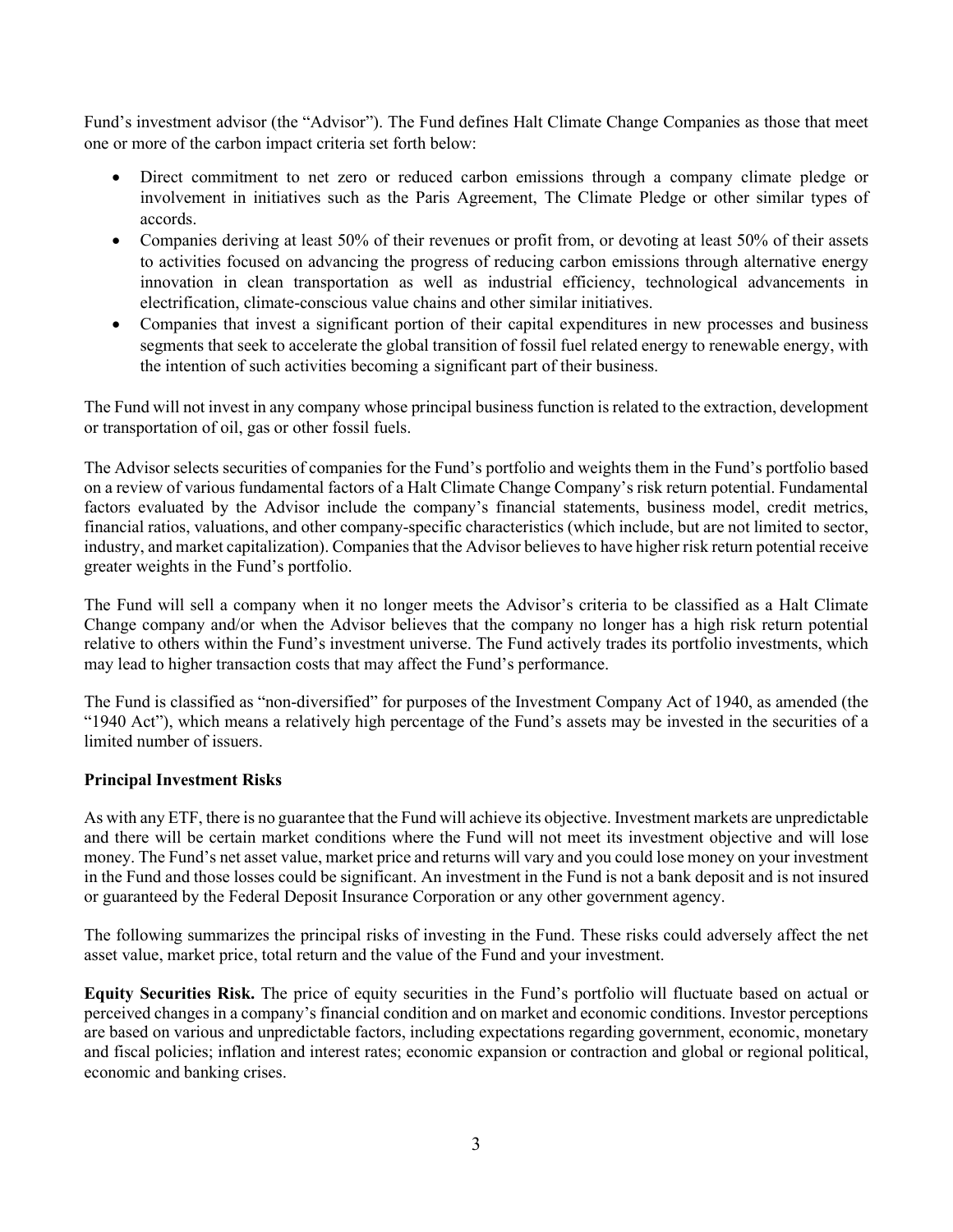**Market Risk.** The value of securities in the Fund's portfolio will fluctuate and, as a result, the Fund's NAV or market price per share may decline suddenly or over a sustained period of time. Factors such as domestic and foreign economic growth rates and market conditions, interest rate levels and political events may adversely affect the securities markets. The impacts of the novel coronavirus known as COVID-19 on the global economy has resulted, and may continue to result, in prolonged periods of heightened volatility with respect to inflation, the value of global currencies, including the U.S. dollar, and the value of gold, each of which may adversely affect the performance of the Fund. Further, the Fund may face challenges with respect to its day-to-day operations if key personnel of the Advisor or other service providers are unavailable due to quarantines and restrictions on travel. As a result, the risk environment remains elevated. The Advisor will monitor developments and seek to manage the Fund in a manner consistent with achieving the Fund's investment objective, but there can be no assurance that it will be successful in doing so.

**ADR Risk.** ADRs, which are typically issued by a bank, are certificates that evidence ownership of shares of a foreign company and are alternatives to purchasing foreign securities directly in their national markets and currencies. ADRs are subject to the same risks as direct investment in foreign companies and involve risks that are not found in investments in U.S. companies. ADRs may not track the price of the underlying foreign securities on which they are based, and their value may change materially at times when U.S. markets are not open for trading. Certain ADRs are not listed on an exchange and therefore may be considered to be illiquid.

**Foreign Investment Risk**. Investments in foreign securities tend to be more volatile and less liquid than investments in U.S. securities because, among other things, they involve risks relating to political, social and economic developments abroad, including economic sanctions, as well as risks resulting from differences between the regulations and reporting standards and practices to which U.S. and foreign issuers are subject. Investing in foreign securities includes trading related risks (e.g., government supervision and regulation of foreign securities and currency markets, trading systems and brokers maybe less than in the U.S., and foreign securities may be subject to foreign governmental restrictions such as exchange controls). All of the risks of investing in foreign securities are typically increased by investing in emerging market countries. Securities denominated in foreign currencies may be adversely affected by changes in currency rates and by substantial currency conversion costs. The departure of the United Kingdom and the potential departure of additional countries from the European Union may have significant political and financial consequences on global markets. Uncertainty relating to the withdrawal procedures and timeline may have adverse effects on valuations and the renegotiation of current trade agreements, as well as an increase in financial regulation in such markets.

**Emerging Market Risk.** Emerging market countries may have relatively unstable governments, weaker economies, and less-developed legal systems with fewer security holder rights. Securities law and the enforcement of systems of taxation in many emerging market countries may change quickly and unpredictably, and the ability to bring and enforce actions, or to obtain information needed to pursue or enforce such actions, may be limited. Companies in emerging market countries generally may be subject to less stringent regulatory, disclosure, financial reporting, accounting, auditing and recordkeeping standards than companies in more developed countries. As a result, information, including financial information, about such companies may be less available and reliable, which can impede the Fund's ability to evaluate such companies. Emerging markets usually are subject to greater market volatility, political, social and economic instability, uncertainty regarding the existence of trading markets and more governmental limitations on foreign investment than are more developed markets. Emerging market economies may be based on only a few industries and security issuers may be more susceptible to economic weakness and more likely to default. Emerging market securities also tend to be less liquid and the prices of such securities tend to be more volatile than the securities of issuers located in developed markets. Investments in emerging markets securities may be subject to additional transaction costs, delays in settlement procedures, unexpected market closures, and lack of timely information.

**Climate Change Investment Focus Risk**. The Fund's focus on securities of issuers that seek to prevent or mitigate the deleterious effects of climate change may affect the Fund's exposure to certain sectors or types of investments.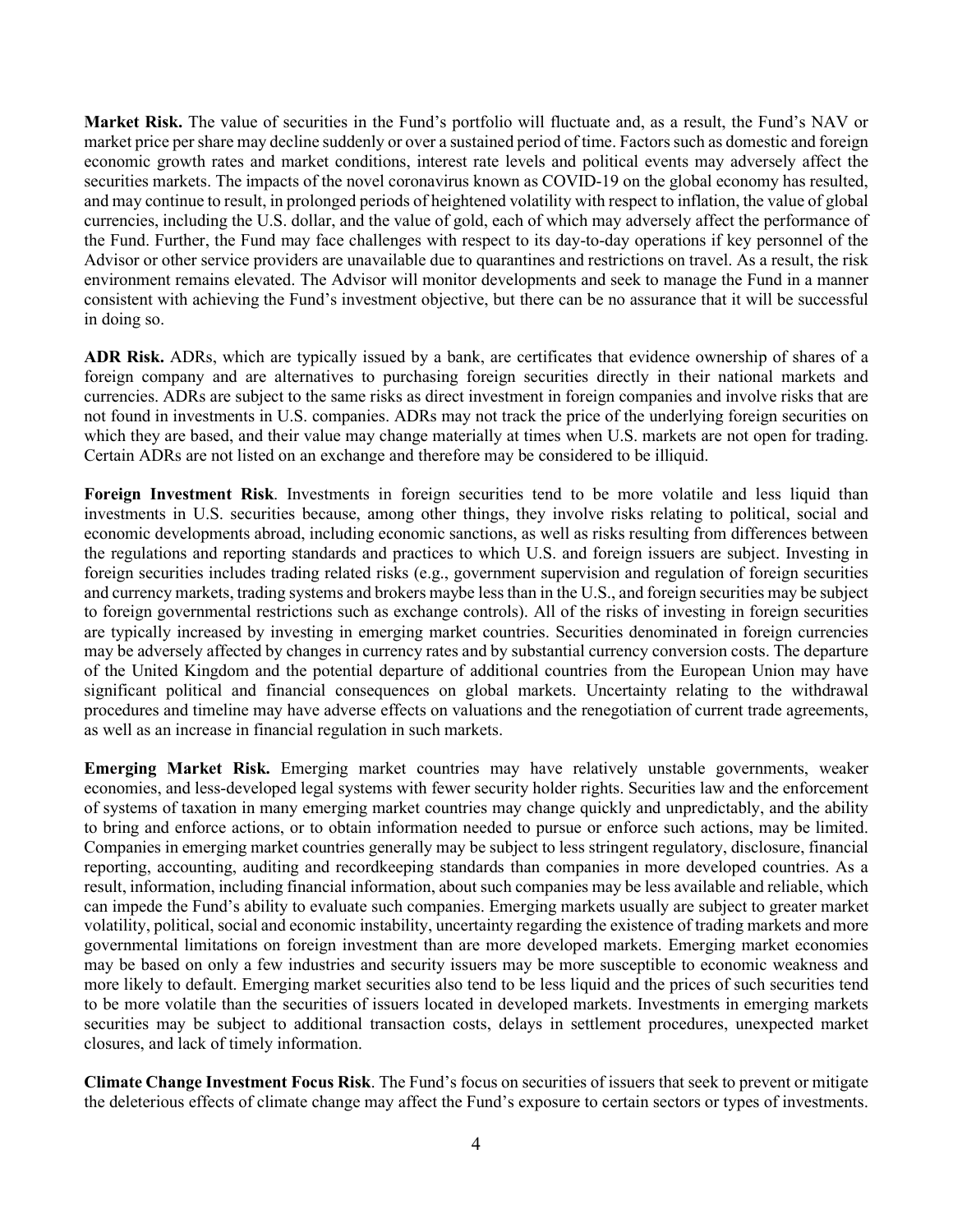The Fund's relative investment performance may also be negatively affected if such sectors or investments are out of favor with the market. Certain investments may be dependent on U.S. and foreign government policies, including tax incentives and subsidies, as well as on political support for certain environmental initiatives and developments affecting companies focused on sustainable energy and climate change solutions generally. In addition, under certain market conditions, the Fund may underperform funds that invest in a broader array of investments. The Fund's exclusion of investments in companies with significant fossil fuel exposure, in particular, may adversely affect the Fund's relative performance at times when such investments are performing well.

**Non-Diversification Risk.** To the extent that the Fund holds securities of a smaller number of issuers or invests a larger percentage of its assets in a single issuer than a diversified portfolio, the value of the Fund, as compared to the value of a diversified portfolio, will generally be more volatile and more sensitive to the performance of any one of those issuers and to economic, political, market or regulatory events affecting any one of those issuers.

**Investment Style Risk.** The type of securities in which the Fund focuses may underperform other assets or the overall market.

**Issuer Specific Risk.** The performance of the Fund depends on the performance of the issuers of the individual securities in which the Fund invests. Poor performance by any issuer may cause the value of its securities, and the value of the Fund's Shares, to decline. The value of a specific security can be more volatile than the market as a whole and can perform differently from the value of the market as a whole.

**Small and Medium Capitalization Companies**. The earnings and prospects of small and medium sized companies are more volatile than larger companies and may experience higher failure rates than larger companies. Small and medium sized companies normally have a lower trading volume than larger companies, which may tend to make their market price fall more disproportionately than larger companies in response to selling pressures and may have limited markets, product lines, or financial resources and lack management experience.

**Large Capitalization Company Risk.** Large-capitalization companies may be less able than smaller capitalization companies to adapt to changing market conditions. Large-capitalization companies may be more mature and subject to more limited growth potential compared with smaller capitalization companies. During different market cycles, the performance of large capitalization companies has trailed the overall performance of the broader securities markets.

**ETF Structure Risk**. The Fund is structured as an ETF and, as a result, is subject to special risks, including:

- o *Not Individually Redeemable*. Shares are not individually redeemable and may be redeemed by the Fund at NAV only in large blocks known as "Creation Units." You may incur brokerage costs purchasing enough Shares to constitute a Creation Unit. Fund shares are typically bought and sold in the secondary market and investors typically pay brokerage commissions or other charges on these transactions.
- o *Trading Issues*. Trading in Shares on the Nasdaq Stock Market (the "Exchange") may be halted due to market conditions or for reasons that, in the view of the Exchange, make trading in Shares inadvisable, such as extraordinary market volatility. There can be no assurance that Shares will continue to meet the listing requirements of the Exchange. An active trading market for the Fund's shares may not be developed or maintained. If the Fund's shares are traded outside a collateralized settlement system, the number of financial institutions that can act as authorized participants that can post collateral on an agency basis is limited, which may limit the market for the Fund's shares.
- o *Market Price Variance Risk*. The market prices of Shares will fluctuate in response to changes in NAV and supply and demand for Shares and will include a "bid-ask spread" charged by the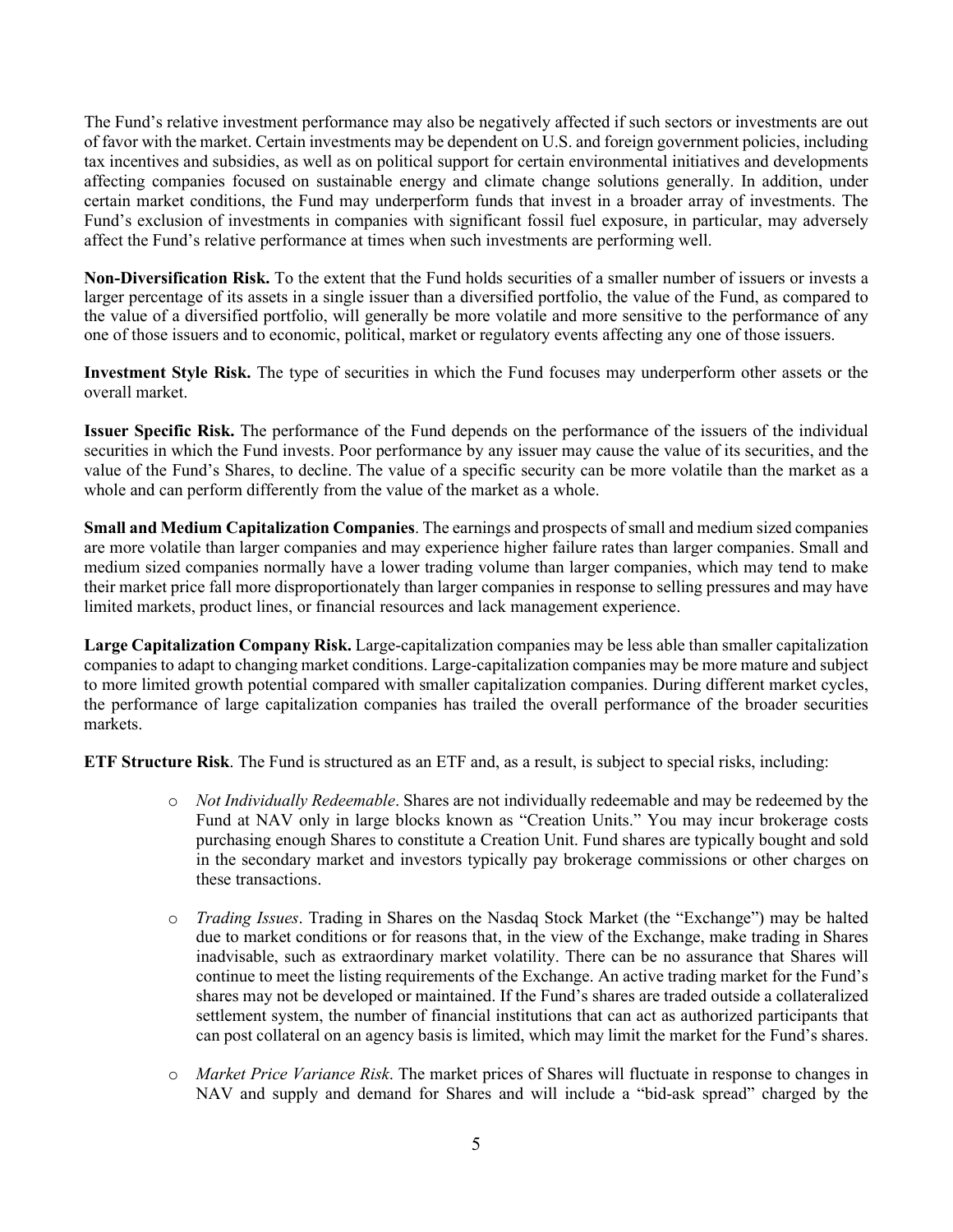exchange specialists, market makers or other participants that trade the particular security. There may be times when the market price and the NAV vary significantly. This means that Shares may trade at a discount to NAV.

- In times of market stress, market makers may step away from their role market making in shares of ETFs and in executing trades, which can lead to differences between the market value of Fund shares and the Fund's net asset value.
- The market price for the Fund's shares may deviate from the Fund's net asset value, particularly during times of market stress, with the result that investors may pay significantly more or significantly less for Fund shares than the Fund's net asset value, which is reflected in the bid and ask price for Fund shares or in the closing price.
- When all or a portion of an ETF's underlying securities trade in a market that is closed when the market for the Fund's shares is open, there may be changes from the last quote of the closed market and the quote from the Fund's domestic trading day, which could lead to differences between the market value of the Fund's shares and the Fund's net asset value.
- In stressed market conditions, the market for the Fund's shares may become less liquid in response to the deteriorating liquidity of the Fund's portfolio. This adverse effect on the liquidity of the Fund's shares may, in turn, lead to differences between the market value of the Fund's shares and the Fund's net asset value.

**Management Risk.** The Advisor may not successfully implement the Fund's investment strategies and, as a result, the Fund may not meet its investment objective and/or underperform other investment vehicles with similar investment objectives and strategies.

**New Fund Risk.** The Fund is a new fund with no history of operations as an ETF for investors to evaluate. If the Fund is unable to achieve an economic size, expenses will be higher than expected and the Fund might close, which could produce adverse tax consequences for shareholders.

**Authorized Participant Risk.** The Fund has a limited number of financial institutions that may act as Authorized Participants. An "Authorized Participant" is a participant in the Continuous Net Settlement System of the National Securities Clearing Corporation or the Depository Trust Company ("DTC") and that has executed a Participant Agreement with the Fund's distributor ("Distributor"). To the extent these Authorized Participants exit the business or are unable to process creation and/or redemption orders and no other Authorized Participant is able to step forward to process creation and/or redemption orders, in either of these cases, shares of the Fund may trade like closed-end fund shares at a discount to NAV and possibly face delisting.

**Turnover Risk.** The Fund may have a high turnover of the securities held in its portfolio. Increased portfolio turnover causes the Fund to incur higher brokerage costs, which may adversely affect the Fund's performance and may produce increased taxable distributions.

#### **Performance:**

Because the Fund is a new fund, it has no performance history. In the future, performance information will be presented in this section of this Prospectus. Updated performance information will be available at no cost at www.strategysharesetfs.com or by calling (855) 4SS-ETFS or (855) 477-3837.